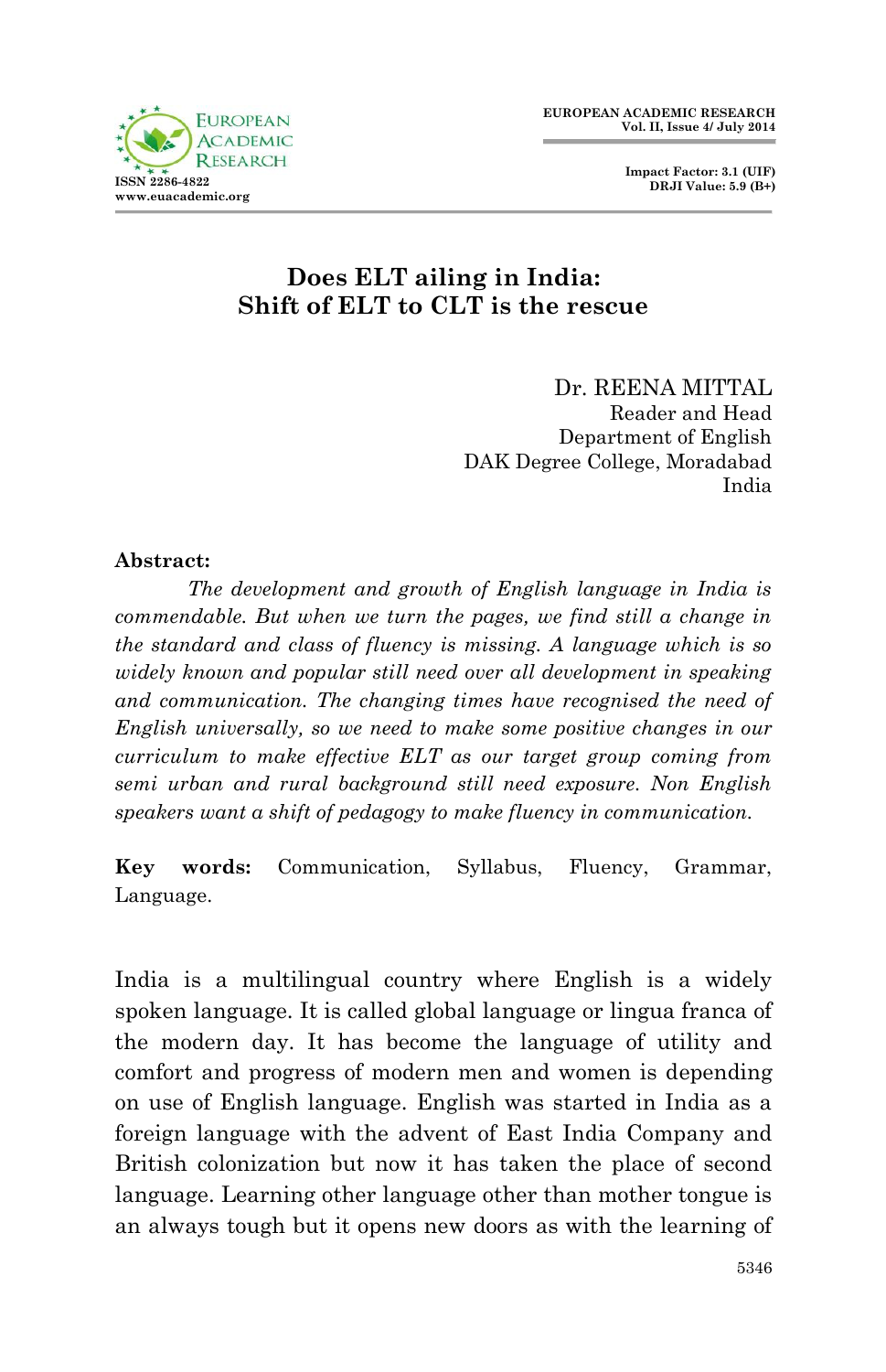new language one learns culture, religion, traditions and many more. English came into existence in world scenario in 16th century when other languages such as Latin were failing because of failure as spoken language. And after so many turns and jumps, 19th century saw many new openings. The present English we are teaching or learning was finalised in 19th century. All pronunciation, Grammar, structure and linguistics were revitalized as a science. The English we are teaching in India was lastly introduced in 2005 as a National Curriculum Framework. But despite being so popular that we read English Newspapers, send our kids to so-called English Medium public schools but even than this language is still ailing in India. The major issue is condition of English language in Universities or Graduate colleges of India I personally teach in an under graduate college where students come from urban and semiurban localities. They take English as a status of their studies but really disgusting is that they can't speak fluent English or write flawlessly despite taking so many pains. English reading as a subject for them increase their matrimonial value but not exactly their knowledge. They pass examination with the help of many easy picks available in the books market but their knowledge and fluency of the language is under question mark. They are not aware of speaking which is essential function of language.

## **English as Language of Connecting India**

English language has the stature of official language in India and second best known language also. The growth of the language from British rule to the present day is really ascending and better. When Macaulay introduced it in Education system our Traditional religions 'Gurus' were against it. But Raja Ram Mohan Roy understood its need and he declared that English will bring modernisation and liberation in country where as classical learning will not put country in the era of development. So, three language formulas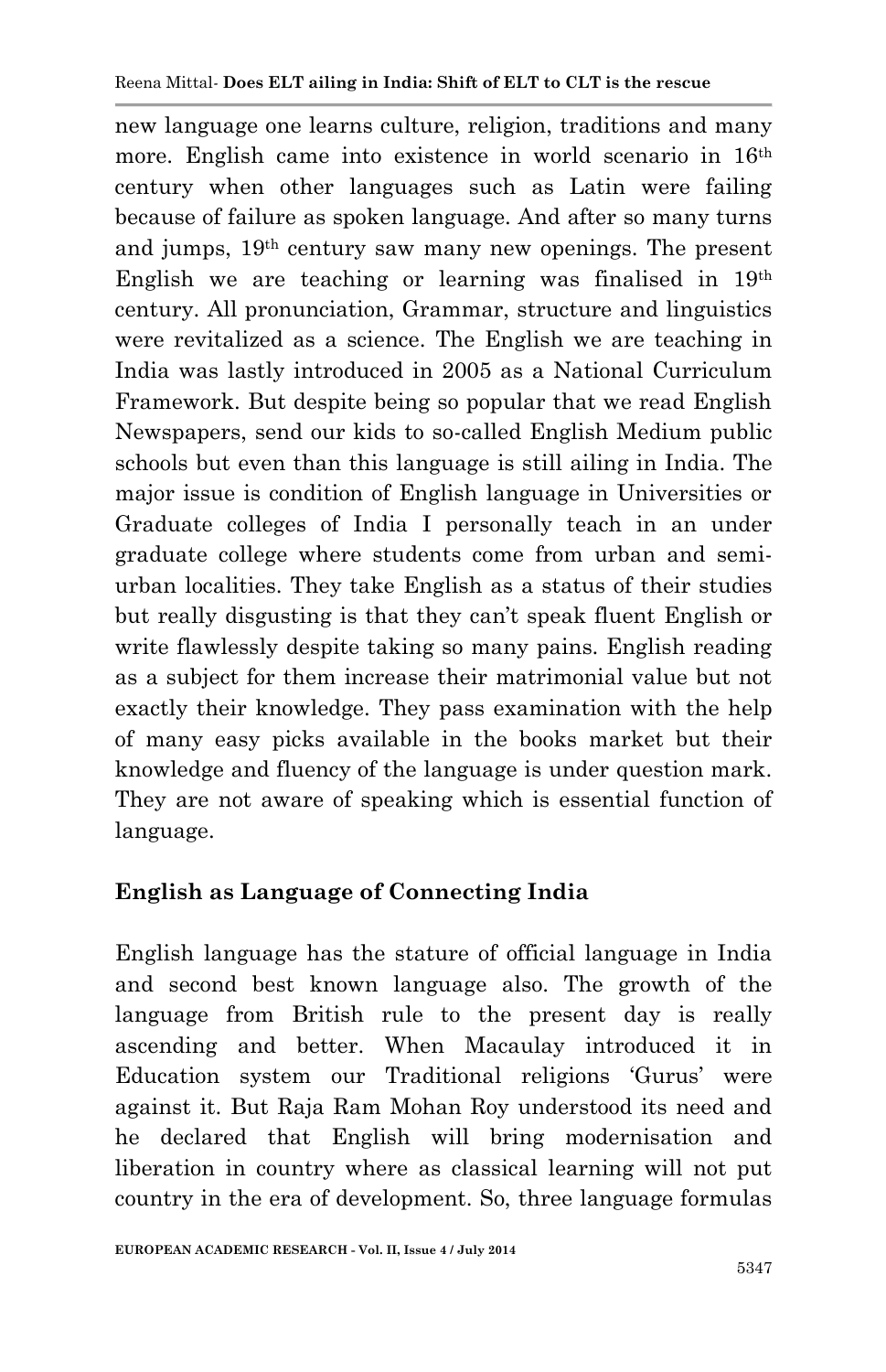come into existence. So, English has become a major language in India and helps a lot in progressing country and making it Global.

#### **Role of English Teachers**

We the teachers are also responsible for this condition of English. On the one hand, we have poor standard of English from school level as teachers are neither well qualified nor they are eager to learn and share new changes and pedagogy. We the teachers don't want to come out of our comfort blanket and share with students. Present Education policies are also responsible to some extent. On the one hand, some prestigious universities are giving admission on a greater percentage where as some universities and affiliated colleges are bound to give admission without any barrier of marks and talent. Students take admission and opt for English as their status symbol and parents ask to give optional subject as English to female candidates as it increase their value for matrimony. I have been teaching in a Girls Institution for 14 years and every year we have to struggle a lot for opting English to a segment of students who even can't pronounce Literature correctly. This situation is sometimes really very disgusting and demotivating for a dedicated a teacher. Students were not exposed for speaking and communicating. They did not know to write correct applications and reports. This condition really leaves some burning question marks on curriculum of English Language Teaching.

## **Is ELT really ailing?**

There are many reasons for all this deplorable conditions of ELT in India. I did a minor research project on condition of English in schools of Uttar Pradesh where I focused on Public schools and UP Board school where medium of instruction is Hindi. The matter of concern is that student is keen to learn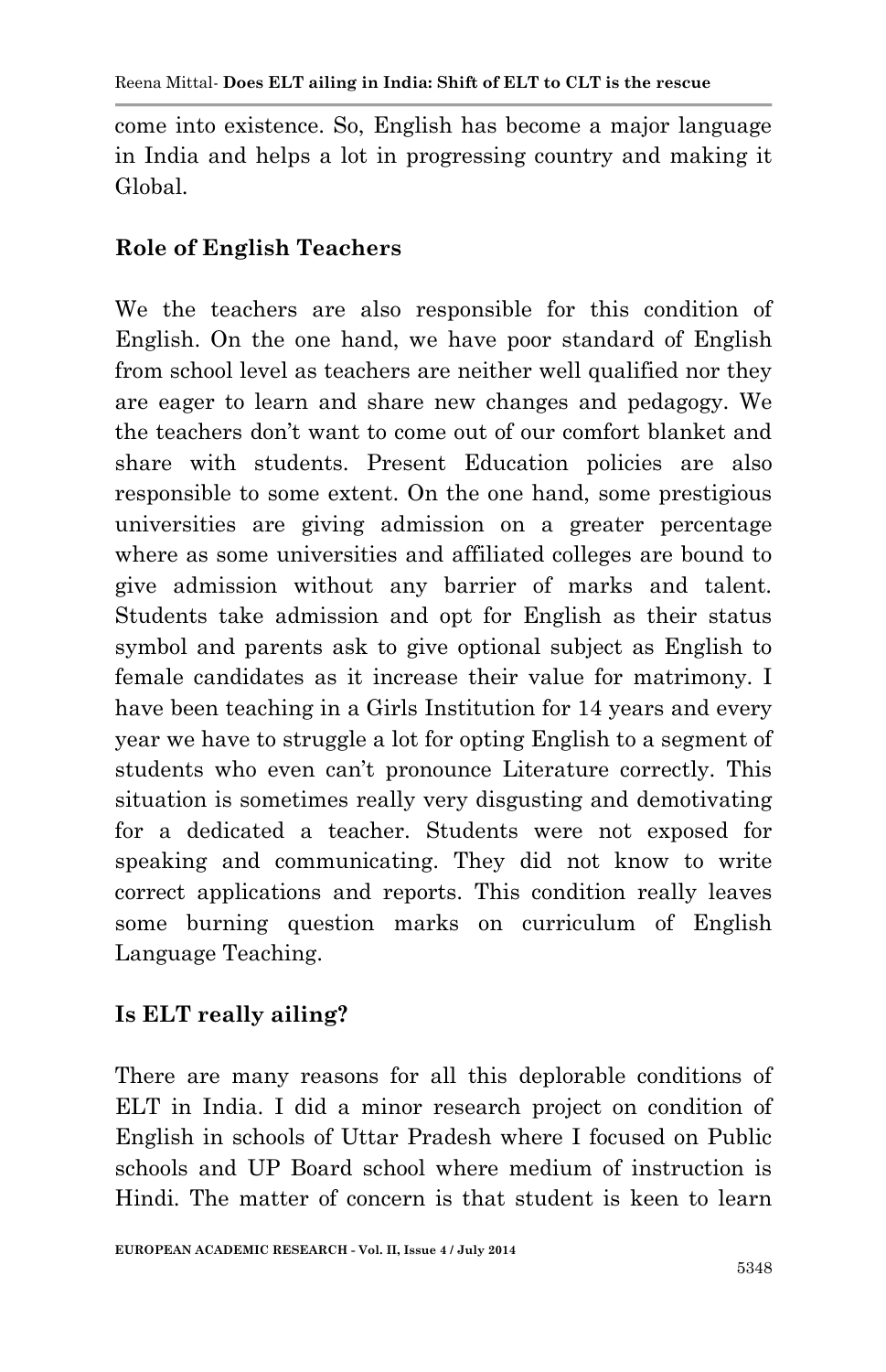but there are many obstacles. Their family atmosphere is a major constraint. They are not getting environment to speak and practice. The teachers are qualified but not so well paid so they lost interest in apt and modern day teaching. But still there is a ray of hope and that is to make some major amendments ELT for better prospective.

# **Communicative Language Teaching (CLT) is the need of the hour**

Although the traditional ELT includes:-

- Grammar
- Translation
- Direct and Indirect
- Speaking Skills

they are not exactly beneficial for speaking. A language always works well when one communicates in it gracefully. But this traditional framework was not able to make students versatile in communication skills and fluent speaking. Then in 80s a new way to language teaching is promoted known as communicative Language Teaching. Its main focus was on speaking and communicative skills. Its emphasis is not on Grammar but it encourages Fluency and appropriateness of speaking. CLT want no give a fluent message even if there are grammatical mistakes in construction. It is based on a task i.e. Fluency and learning.

The best use of CLT is that India finds a new space in world sphere. In today's world take the example of English writers. Every 5th and 7th English writer belongs to India whether its literature writing or creative writing in other fields. Although at present on CBSE introduced it in +2 levels but many professional colleges and universities also started CLT. When I surveyed schools, I find that introduction communicative English has made students of English medium school more fluent and apt whereas Hindu Medium student are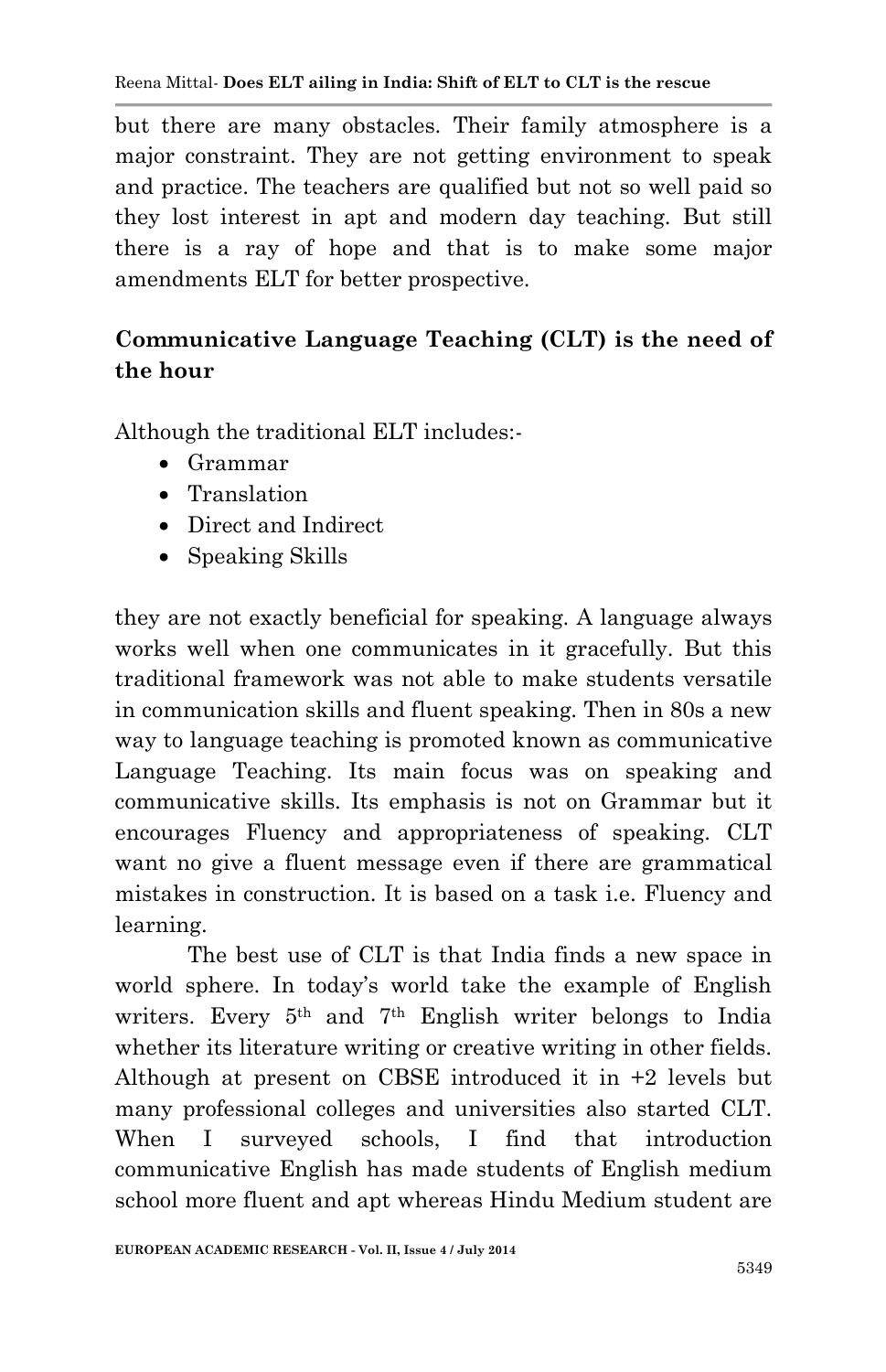still struggling for fluency. Their Grammar part is strong, they write well but they lack in speaking. They demand a shift of curriculum so that they can also become fluent. In today's world we have become so much advanced technologically that we need our students to be perfect in English.

# **ELT in India**

-

English teaching in India is three folded:-

- Government Institutes
- Semi Government Institutes
- Public Private Institutes
- Government institutes need a lot of teaching aids to perform well in ELT
- Semi Government organisations needs some courses or bodies who can perform fluency courses at some concessional rates.
- They need students and Parents supports for creating an atmosphere.

# **English Teaching at present: Shift of Paradigm**

There is a great need of shift of English language teaching to communicative teaching those bodies who have introduced it in their syllabus, they are showing great results. But our procedure of changing syllabus is so time consuming and tiring that we always loose the race. We need to introduce CLT in English language teaching without any barrier just to make English everyone's cup of Tea. In the changing scenario, we need to give this talent of English speaking to every one whether rich or poor, old or young, villager of urban mate.

India is known for giving language a new dimension with Grammar of Passive. But every language has its own colours and shades with the advent of English as the most popular language known globally we need to change ELT to some extent. Actually we cannot blame that ELT ailing is India.